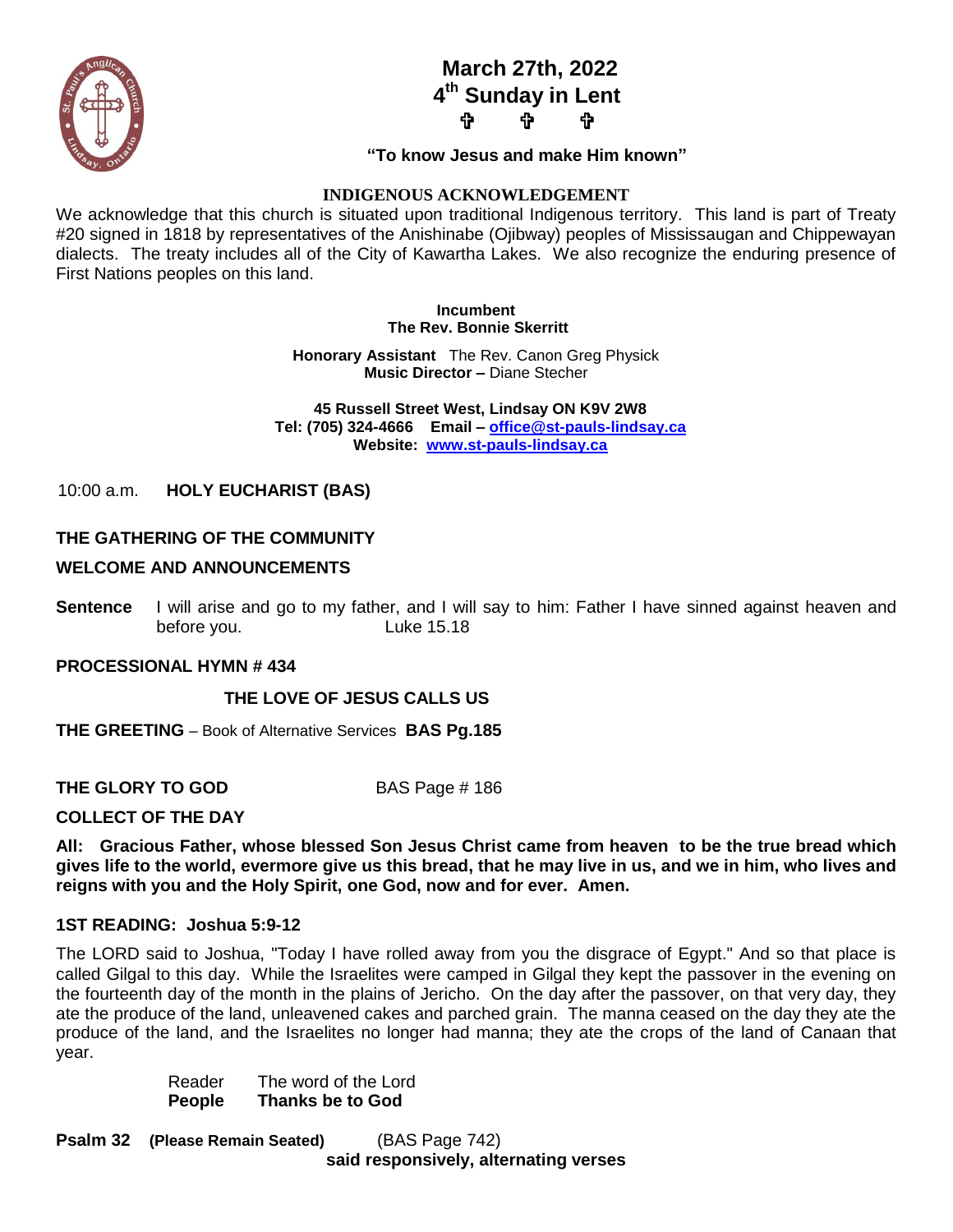## **2ND READING: 2 Corinthians 5:16-21**

From now on, therefore, we regard no one from a human point of view; even though we once knew Christ from a human point of view, we know him no longer in that way. So if anyone is in Christ, there is a new creation: everything old has passed away; see, everything has become new! All this is from God, who reconciled us to himself through Christ, and has given us the ministry of reconciliation; that is, in Christ God was reconciling the world to himself, not counting their trespasses against them, and entrusting the message of reconciliation to us.

So we are ambassadors for Christ, since God is making his appeal through us; we entreat you on behalf of Christ, be reconciled to God. For our sake he made him to be sin who knew no sin, so that in him we might become the righteousness of God.

> Reader The word of the Lord **People Thanks be to God**

#### **THE HOLY GOSPEL– Luke 15:1-3, 11b-32** (All Stand)

#### **"Glory to you, Lord Jesus Christ"**

Now all the tax collectors and sinners were coming near to listen to him. And the Pharisees and the scribes were grumbling and saying, "This fellow welcomes sinners and eats with them." So he told them this parable: "There was a man who had two sons. The younger of them said to his father, 'Father, give me the share of the property that will belong to me.' So he divided his property between them. A few days later the younger son gathered all he had and traveled to a distant country, and there he squandered his property in dissolute living. When he had spent everything, a severe famine took place throughout that country, and he began to be in need. So he went and hired himself out to one of the citizens of that country, who sent him to his fields to feed the pigs. He would gladly have filled himself with the pods that the pigs were eating; and no one gave him anything. But when he came to himself he said, 'How many of my father's hired hands have bread enough and to spare, but here I am dying of hunger! I will get up and go to my father, and I will say to him, "Father, I have sinned against heaven and before you; I am no longer worthy to be called your son; treat me like one of your hired hands."'

So he set off and went to his father. But while he was still far off, his father saw him and was filled with compassion; he ran and put his arms around him and kissed him. Then the son said to him, 'Father, I have sinned against heaven and before you; I am no longer worthy to be called your son.' But the father said to his slaves, 'Quickly, bring out a robe--the best one--and put it on him; put a ring on his finger and sandals on his feet. And get the fatted calf and kill it, and let us eat and celebrate; for this son of mine was dead and is alive again; he was lost and is found!' And they began to celebrate. "Now his elder son was in the field; and when he came and approached the house, he heard music and dancing. He called one of the slaves and asked what was going on. He replied, 'Your brother has come, and your father has killed the fatted calf, because he has got him back safe and sound.' Then he became angry and refused to go in. His father came out and began to plead with him. But he answered his father, 'Listen! For all these years I have been working like a slave for you, and I have never disobeyed your command; yet you have never given me even a young goat so that I might celebrate with my friends. But when this son of yours came back, who has devoured your property with prostitutes, you killed the fatted calf for him!' Then the father said to him, 'Son, you are always with me, and all that is mine is yours. But we had to celebrate and rejoice, because this brother of yours was dead and has come to life; he was lost and has been found.'"

#### **"Praise to you, Lord Jesus Christ"**

**SERMON** – The Rev. Bonnie Skerritt

**The APOSTLES' CREED** (BAS Page 189)

**PRAYERS OF THE PEOPLE** (Litany # 14) (BAS Pg. 121) With confidence and trust let us pray to the Lord, saying, **"Lord, have mercy."**

**CONFESSION AND ABSOLUTION** BAS Page 191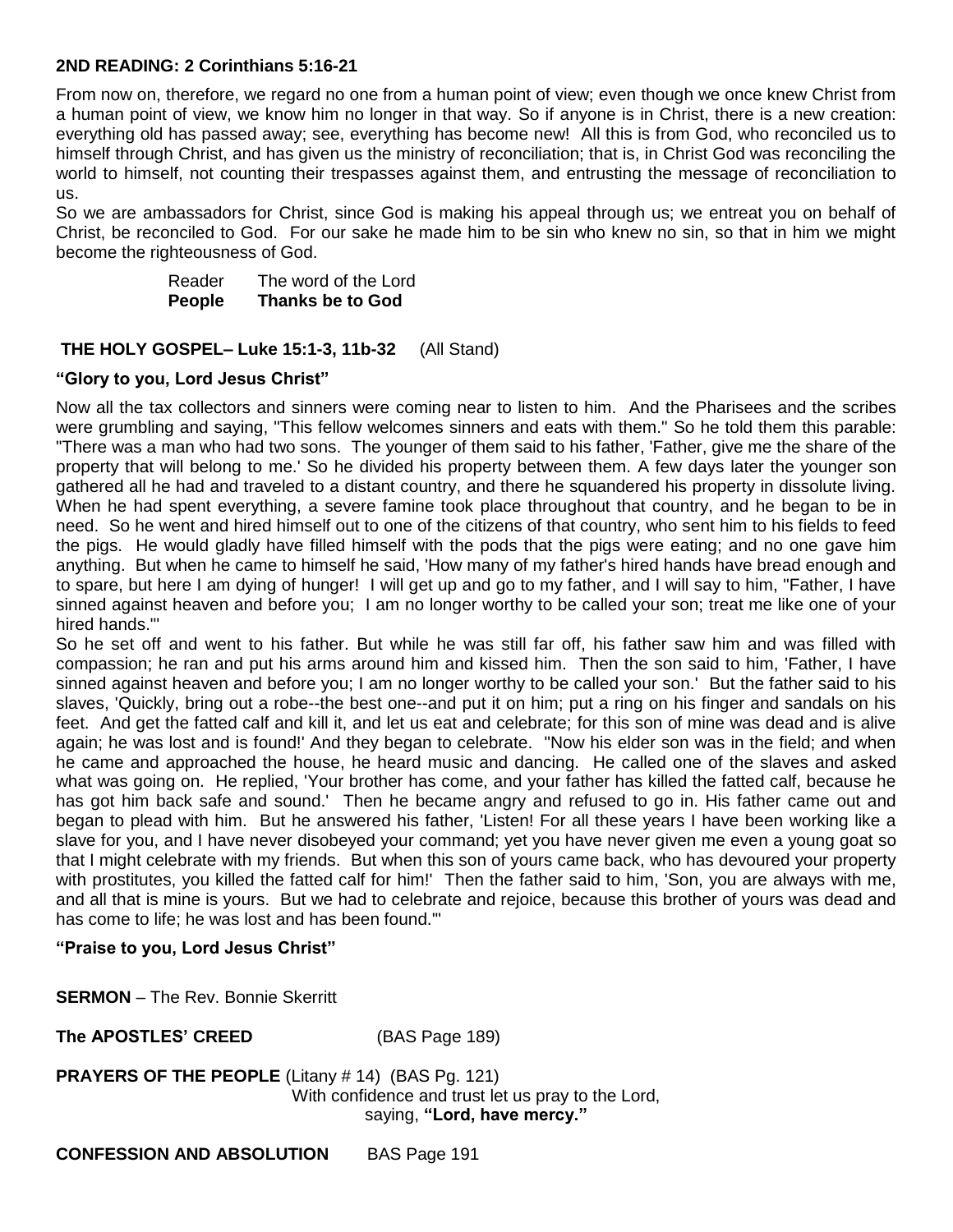#### **OFFERTORY HYMN #179 verses, 1, 5, 6e**

#### **TREE OF LIFE AND AWESOME MYSTERY**

#### **THE CELEBRATION OF THE EUCHARIST –**

#### **PRAYER OVER THE GIFTS**

Celebrant God of mercy and compassion, your Word calls us home to faith and love. Accept all we offer you this day, in the name of Jesus Christ the Lord. **Amen.**

#### **THE GREAT THANKSGIVING**

| <b>EUCHARISTIC PRAYER #4</b> | <b>BAS Pg. 201</b> |
|------------------------------|--------------------|
| THE LORD'S PRAYER            | <b>BAS pg. 211</b> |
| <b>BREAKING OF BREAD #7</b>  | <b>BAS Pg. 213</b> |

#### **LAMB OF GOD (Agnus Dei)**

Celebrant Lamb of God, you take away the sins of the world, have mercy upon us. **All Lamb of God, you take away the sins of the world, have mercy upon us. Lamb of God, you take away the sins of the world, grant us peace.** 

#### **PRAYER FOR SPIRITUAL COMMUNION**

Celebrant Those wishing to do so may make their spiritual communion by joining in this prayer with me now:

**People: I worship and adore you, Lord Jesus Christ, present in the Holy Sacrament and in your people, who are gathered in spirit. In this moment I join with them to receive you in my heart, and in our community. May you, enthroned on the altar, now be enthroned in my heart; may you who give yourself to us again, fill us with grace, and heavenly blessing. Even as I am fed, may my hunger for you and for your reign of justice and peace increase, that I may, with your Spirit, work for that day when your reign shall come on earth as it is in heaven. Amen.**

**Music during Communion –**

**Hymn # 500 -** Sister, Let Me Be Your Servant verses 1 - 5 **Hymn # 65 -** Here, Lord, We Take the Broken Bread

**Choir Anthem: Far, Far Away from My Loving Father (Hymn 609)**

#### **PRAYER AFTER COMMUNION**

**All: Giver of life, you enlighten all who come into the world. Fill our hearts with the splendour of your grace, that we may perfectly love you and worthily praise your holy name, through Jesus Christ the Lord. Amen.**

**DOXOLOGY** (BAS Pg. 214)

**THE BLESSING**

**RECESSIONAL HYMN # 602 (**verses 1, 2, 3 and 5)

**LIFT HIGH THE CROSS**